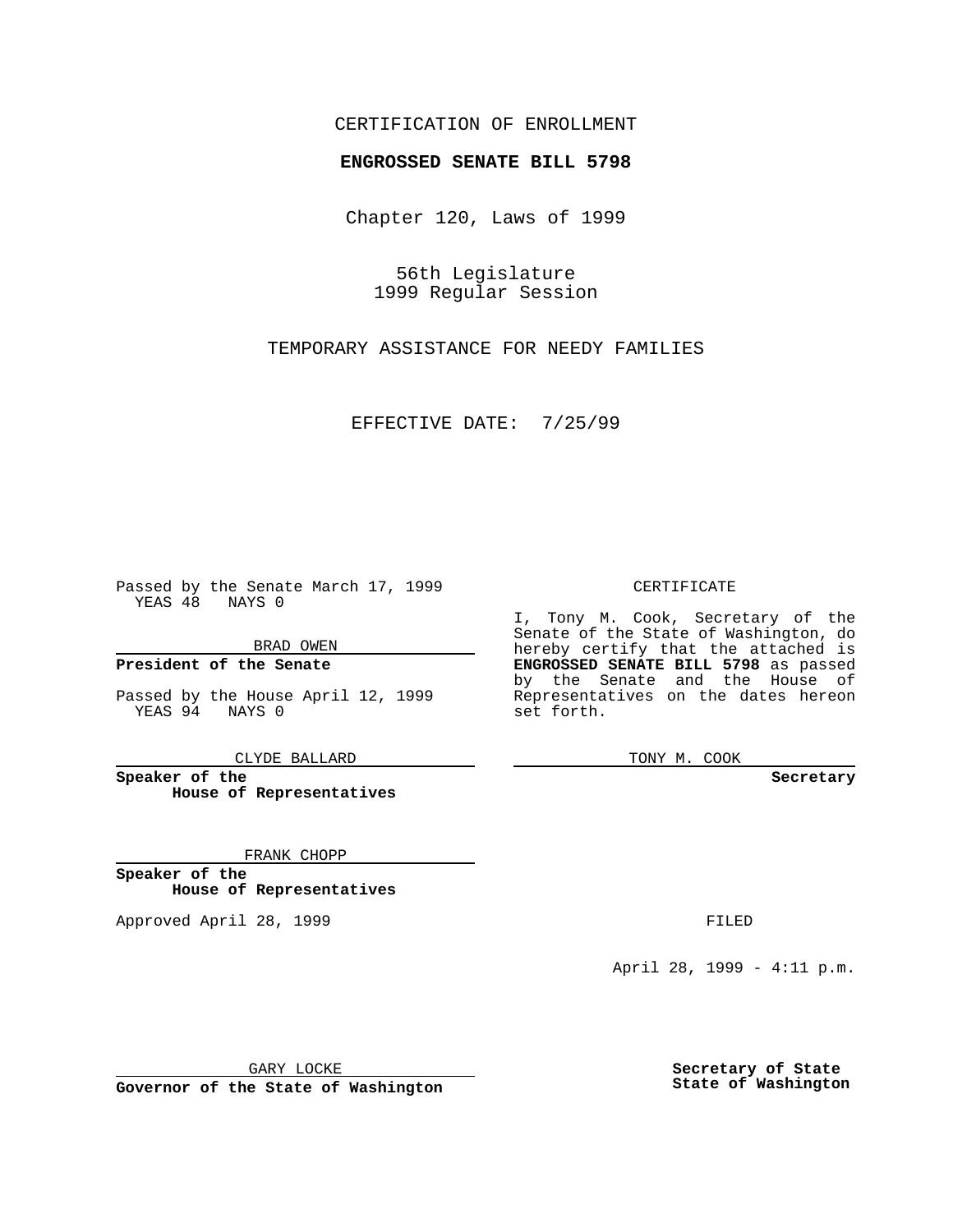## **ENGROSSED SENATE BILL 5798** \_\_\_\_\_\_\_\_\_\_\_\_\_\_\_\_\_\_\_\_\_\_\_\_\_\_\_\_\_\_\_\_\_\_\_\_\_\_\_\_\_\_\_\_\_\_\_

\_\_\_\_\_\_\_\_\_\_\_\_\_\_\_\_\_\_\_\_\_\_\_\_\_\_\_\_\_\_\_\_\_\_\_\_\_\_\_\_\_\_\_\_\_\_\_

Passed Legislature - 1999 Regular Session

### **State of Washington 56th Legislature 1999 Regular Session**

**By** Senators Fairley, Winsley and Franklin; by request of Department of Social and Health Services

Read first time 02/09/1999. Referred to Committee on Labor & Workforce Development.

1 AN ACT Relating to temporary assistance for needy families; 2 amending RCW 74.12.010, 74.12.035, and 74.08A.120; and repealing RCW 3 74.12.036.

4 BE IT ENACTED BY THE LEGISLATURE OF THE STATE OF WASHINGTON:

5 **Sec. 1.** RCW 74.12.010 and 1997 c 59 s 16 are each amended to read 6 as follows:

 For the purposes of the administration of temporary assistance for needy families, the term "dependent child" means any child in need 9 under the age of eighteen years who ((has been deprived of parental 10 support or care by reason of the death, continued absence from the 11 home, or physical or mental incapacity of the parent, and who)) is living with a relative as specified under federal temporary assistance for needy families program requirements, in a place of residence maintained by one or more of such relatives as his or their homes. The term a "dependent child" shall, notwithstanding the foregoing, also include a child who would meet such requirements except for his removal from the home of a relative specified above as a result of a judicial determination that continuation therein would be contrary to the welfare of such child, for whose placement and care the state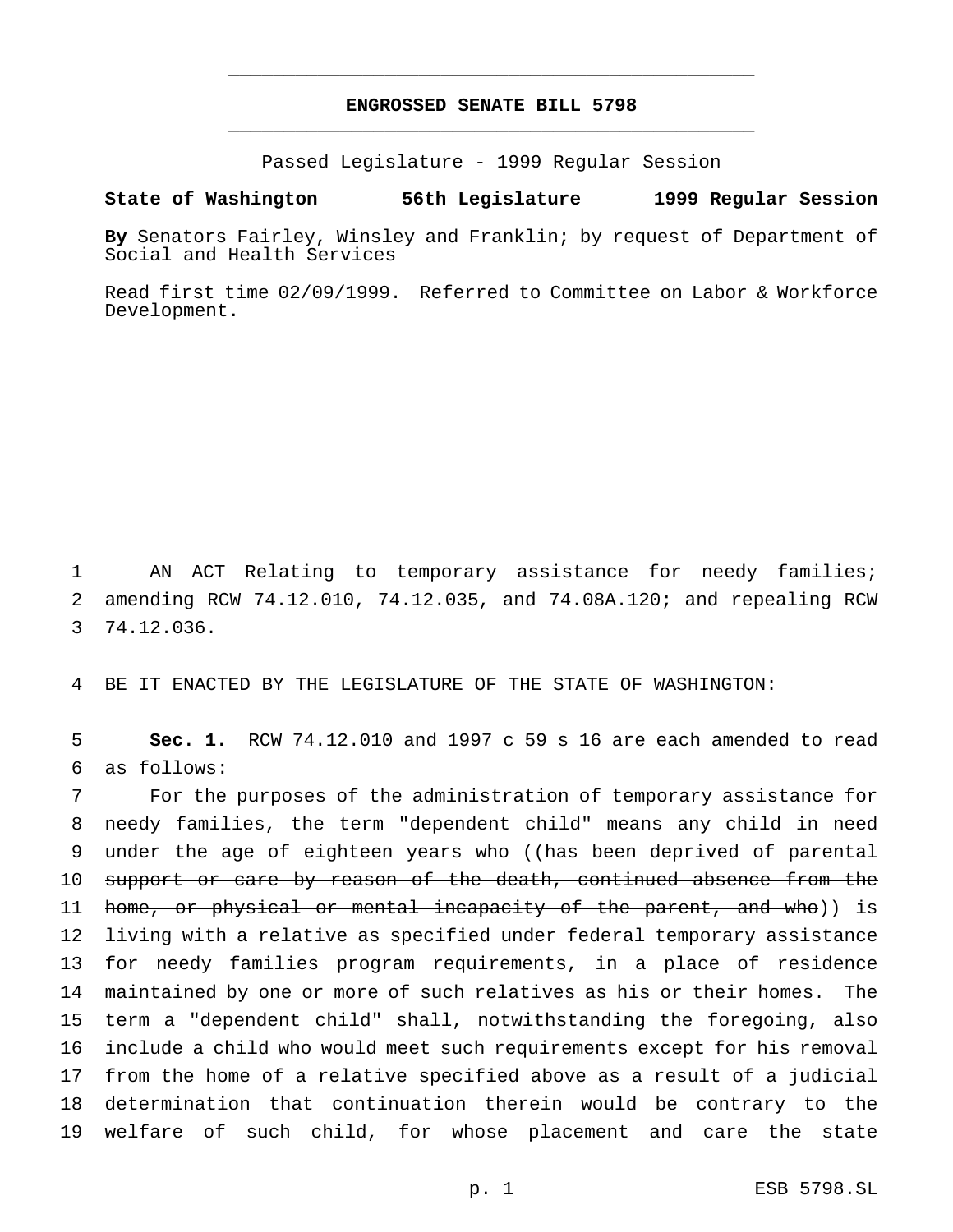department of social and health services or the county office is responsible, and who has been placed in a licensed or approved child care institution or foster home as a result of such determination and who: (1) Was receiving an aid to families with dependent children grant for the month in which court proceedings leading to such determination were initiated; or (2) would have received aid to families with dependent children for such month if application had been made therefor; or (3) in the case of a child who had been living with a specified relative within six months prior to the month in which such proceedings were initiated, would have received aid to families with dependent children for such month if in such month he had been living with such a relative and application had been made therefor, as 13 authorized by the Social Security Act((: PROVIDED, That to the extent authorized by the legislature in the biennial appropriations act and to the extent that matching funds are available from the federal government, temporary assistance for needy families assistance shall be available to any child in need who has been deprived of parental 18 support or care by reason of the unemployment of a parent or stepparent 19 <del>liable under this chapter for support of the child</del>)).

 "Temporary assistance for needy families" means money payments, services, and remedial care with respect to a dependent child or dependent children and the needy parent or relative with whom the child 23 lives ((and may include another parent or stepparent of the dependent child if living with the parent and if the child is a dependent child 25 by reason of the physical or mental incapacity or unemployment of a 26 parent or stepparent liable under this chapter for the support of such child)).

 **Sec. 2.** RCW 74.12.035 and 1997 c 59 s 18 are each amended to read as follows:

30 (1) ((A family or assistance unit is not eligible for aid for any 31 month if for that month the total income of the family or assistance unit, without application of income disregards, exceeds one hundred eighty-five percent of the state standard of need for a family of the same composition: PROVIDED, That for the purposes of determining the 35 total income of the family or assistance unit, the earned income of a dependent child who is a full-time student for whom temporary assistance for needy families is being provided shall be disregarded 38 for six months per calendar year.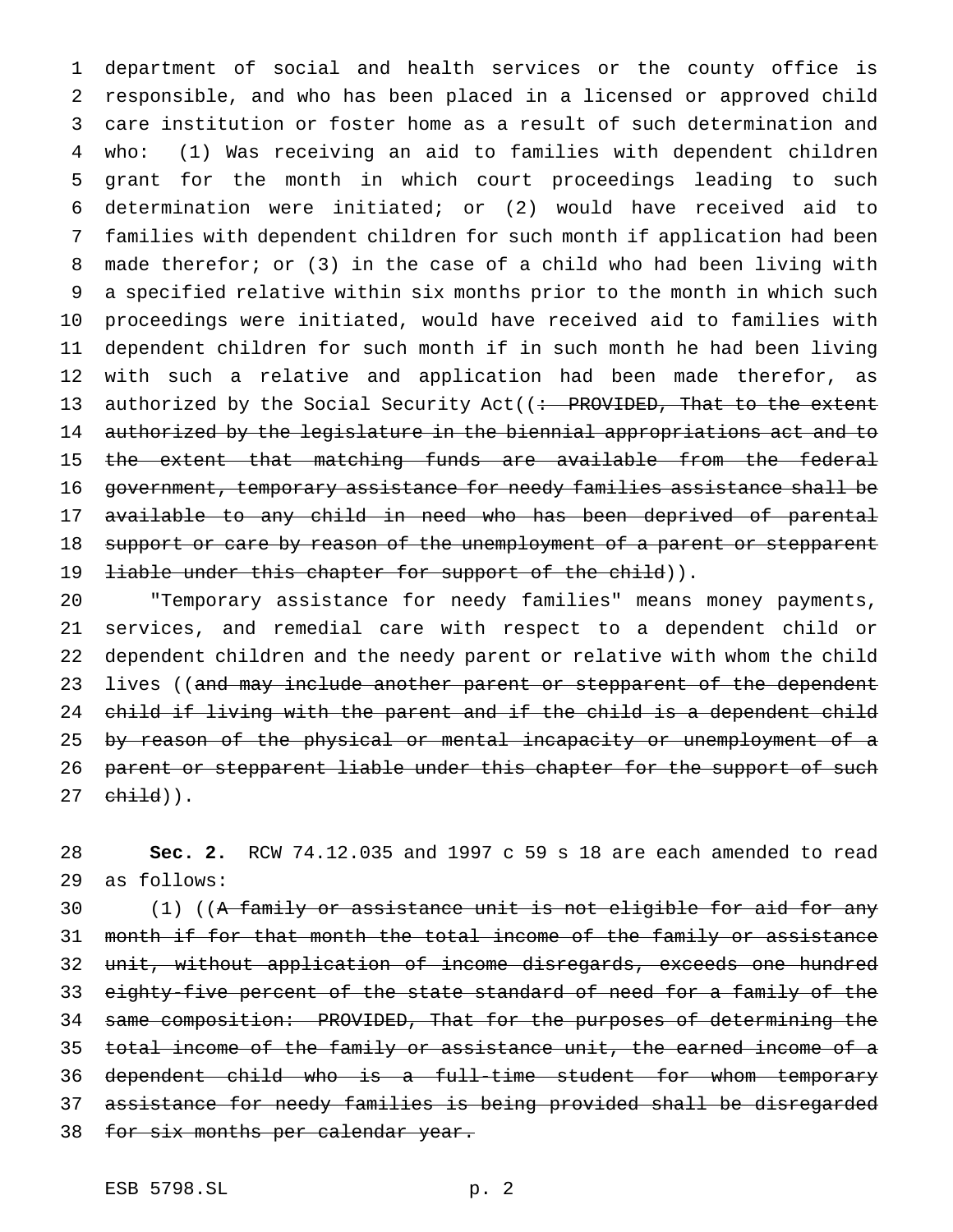(2) Participation in a strike does not constitute good cause to 2 leave or to refuse to seek or accept employment. Assistance is not payable to a family for any month in which any caretaker relative with whom the child is living is, on the last day of the month, participating in a strike. An individual's need shall not be included in determining the amount of aid payable for any month to a family or assistance unit if, on the last day of the month, the individual is participating in a strike.

 $(3)$ )) Children over eighteen years of age and under nineteen years of age who are full-time students reasonably expected to complete a program of secondary school, or the equivalent level of vocational or technical training, before reaching nineteen years of age are eligible to receive temporary assistance for needy families: PROVIDED HOWEVER, That if such students do not successfully complete such program before reaching nineteen years of age, the assistance rendered under this subsection during such period shall not be a debt due the state.

17 (2) Children with disabilities who are eighteen years of age and 18 under twenty-one years of age and who are full-time students whose education is being provided in accordance with RCW 28A.155.020 are 20 eligible to receive temporary assistance for needy families benefits. (3) The department is authorized to grant exceptions to the 22 eligibility restrictions for children eighteen years of age and under twenty-one years of age under subsection (1) and (2) of this section 24 only when it determines by reasonable, objective criteria that such 25 exceptions are likely to enable the children to complete their high school education, general equivalency diploma or vocational education.

 NEW SECTION. **Sec. 3.** RCW 74.12.036 and 1997 c 59 s 19 & 1994 c 299 s 11 are each repealed.

 **Sec. 4.** RCW 74.08A.120 and 1997 c 57 s 3 are each amended to read as follows:

 (1) The department may establish a food assistance program for 32 ((persons whose immigrant status meets the eligibility requirements of 33 the federal food stamp program, but who are no longer eligible solely 34 due to their immigrant status under P.L. 104-193)) legal immigrants who 35 are ineligible for the federal food stamp program.